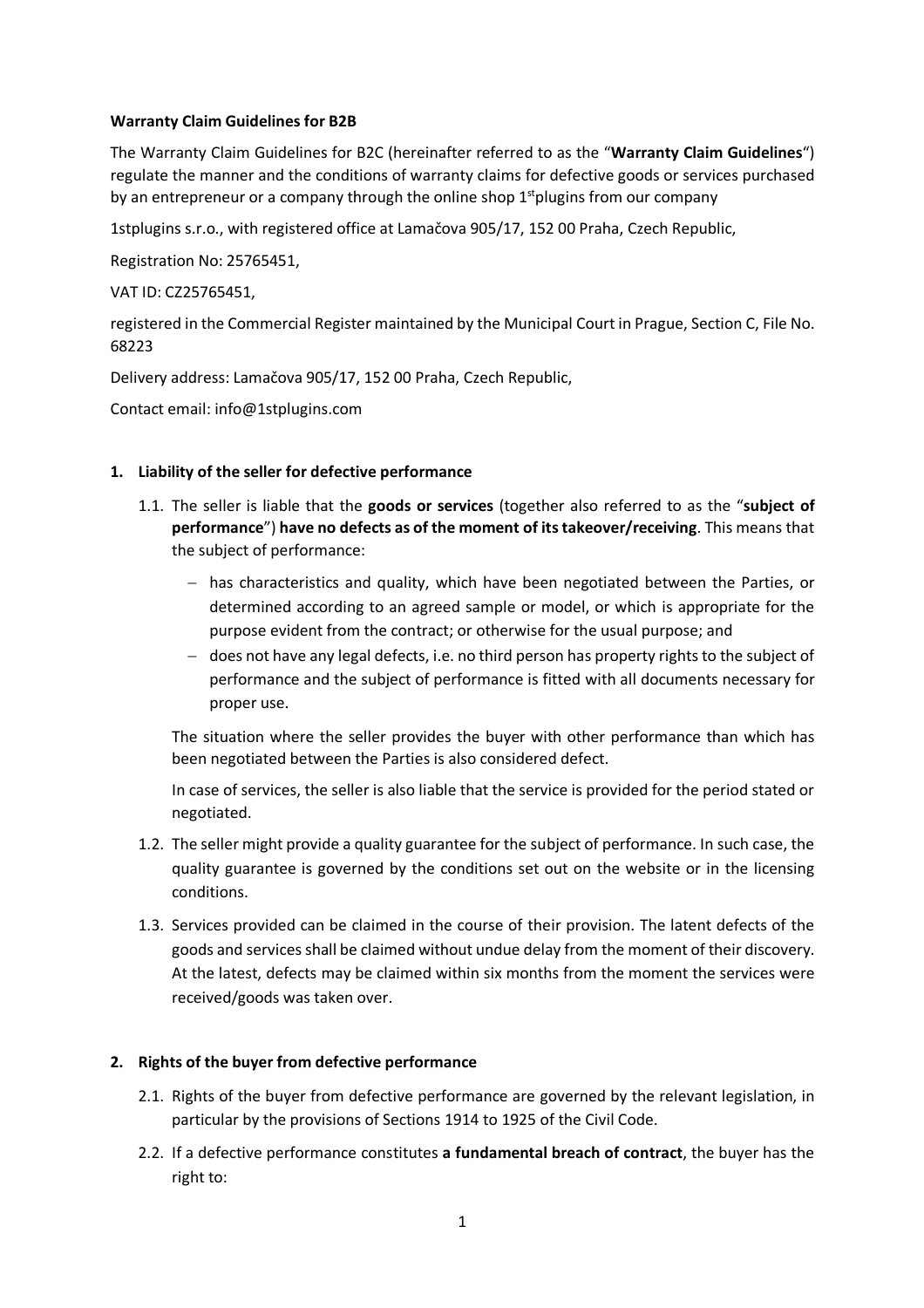- a) have the defect removed by having a new defect-free thing or a missing thing supplied;
- b) the removal of the defect thing by having the thing repaired;
- c) the removal of the defect service by receiving defect-free service;
- d) a reasonable reduction of the purchase price, or
- e) withdraw from the contract.
- 2.3. If a defective performance constitutes a **non-fundamental breach of contract**, the buyer has the right to:
	- a) have the defects removed; or
	- b) a reasonable reduction of the purchase price.
- 2.4. The buyer is obligated to inform the seller about the right chosen when notifying the claim, or otherwise the right will be chosen by the seller. The choice made cannot be change without the consent of the seller.
- 2.5. If the buyer considers that the defect constitutes a fundamental breach of contract, they are obligated to demonstrate that to the seller.
- 2.6. The buyer notes that until they assert the right to a reduction of the purchase price or to withdraw from the contract, the seller may supply the missing goods or remove a legal defect (particularly by supplying missing documents).
- 2.7. In case of defective goods, the buyer may not withdraw from a contract or demand the supply of a new tangible medium if they cannot return the tangible medium in the same condition in which they received it. This does not apply if:
	- a) there has been a change in its condition as a result of inspection to discover a defect of the tangible medium,
	- b) they used the tangible medium before the discovery of a defect,
	- c) they did not cause the impossibility to return the tangible medium in the same condition by an act or omission, or
	- d) they sold the tangible medium before the discovery of the defect.

# **3. Impossibility to exercise the rights from defective performance**

- 3.1. The buyer does not have the rights from the defective performance if:
	- $-$  they have had the knowledge of the defect prior taking over the goods/receiving the service; or
	- they have caused the defect by themselves (in particular by breaching the General Terms and Conditions for B2B or the instructions of the seller).
- 3.2. If the buyer insists on the provision of a service using an unsuitable instruction given by the buyer, they do not have the rights arising from a defective service caused by the unsuitable instruction.

# **4. The procedure for the warranty claim**